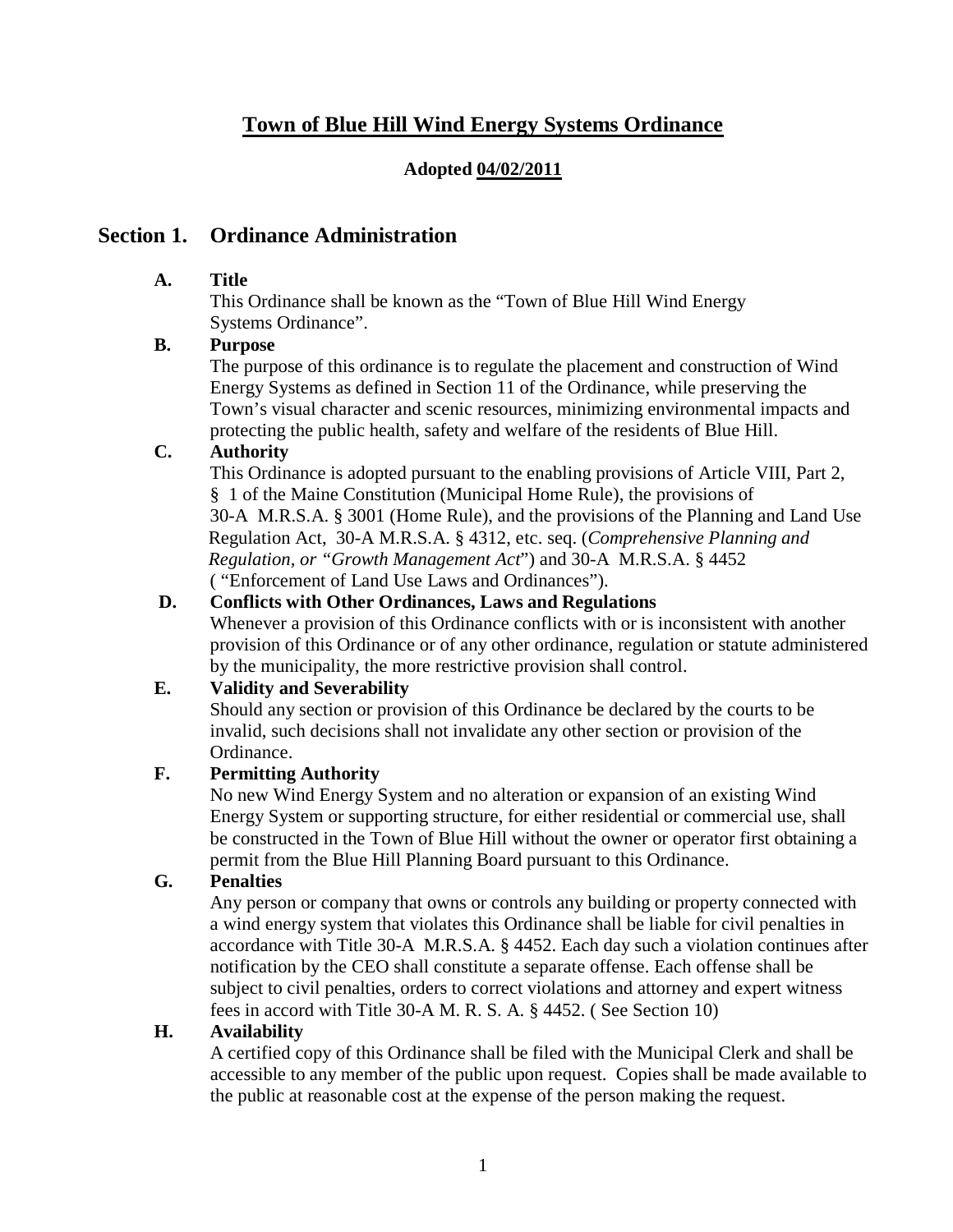### **I. Effective Date**

This Ordinance was adopted by the Municipal Legislative body on  $04/02/2011$ .

# **Section 2. Location**

- **A**. On lots one half (1/2 ) acre up to five (5) acres, one (1) Wind Energy System 10 kW or less and meeting all other criteria of this ordinance may be allowed after Planning Board review and having met all other criteria of this Ordinance.
- **B.** On lots five (5) acres or more, one (1) Wind Energy System 50 kW or less may be allowed after Planning Board review and having met all other criteria of this Ordinance.

# **Section 3. Setbacks**

- **A.** All parts of a Wind Energy System shall be set back from all adjoining property lines, roads, easements, rights-of-way (ROW), except the Wind Energy System's direct access road, and any structures a minimum distance equal to one and one-half  $(1 \frac{1}{2})$ times the maximum height of the tower and blade height (when blades are vertical) as measured from the ground.
- **B.** Setbacks from the applicant/property owner's habitable structure may be reduced on a case-by-case basis, as long as other setback requirements can be met. (example: rooftop models)
- **C.** Approval to build or operate a Wind Turbine or Wind Energy System applies only to that portion of the project located within the boundaries of the Town of Blue Hill. However, the application must take into account the entire Wind Energy System across all the municipal boundaries, including but not limited to the total number of Wind Turbines, Turbine Height, Wind Turbine location and all other relevant facts and data that may directly or indirectly affect the operation and viability of that portion of the Wind Energy System located in the Town of Blue Hill.

# **Section 4. Height**

**A**. No Wind Energy System shall have a maximum height in excess of 100 feet as measured from the ground to the highest point as measured from the top of the blade when vertical. This section is not subject to waiver.

## **Section 5. Application Fee, Yearly Renewable Bond, Escrow Account Required A. Application Fee**

An application for Planning Board approval shall include an application fee of \$20.00 per kW nameplate capacity. The application shall not be considered complete until this fee is paid.

## **B. Yearly Renewable Bond**

A yearly renewable bond indemnifying the town for 100 % of the costs of removal of the system as determined by the Planning Board shall be submitted to the municipal authority before construction starts and maintained yearly as long as the structure exists. Should the bond not be renewed, the bonding company must give the town sixty (60) days notice of non-renewal and advise the Town of steps required to renew the bond.

### **C. Escrow Account**

In reviewing an application for compliance with this Ordinance, the Permitting Authority may retain professional services as necessary to assist with its review,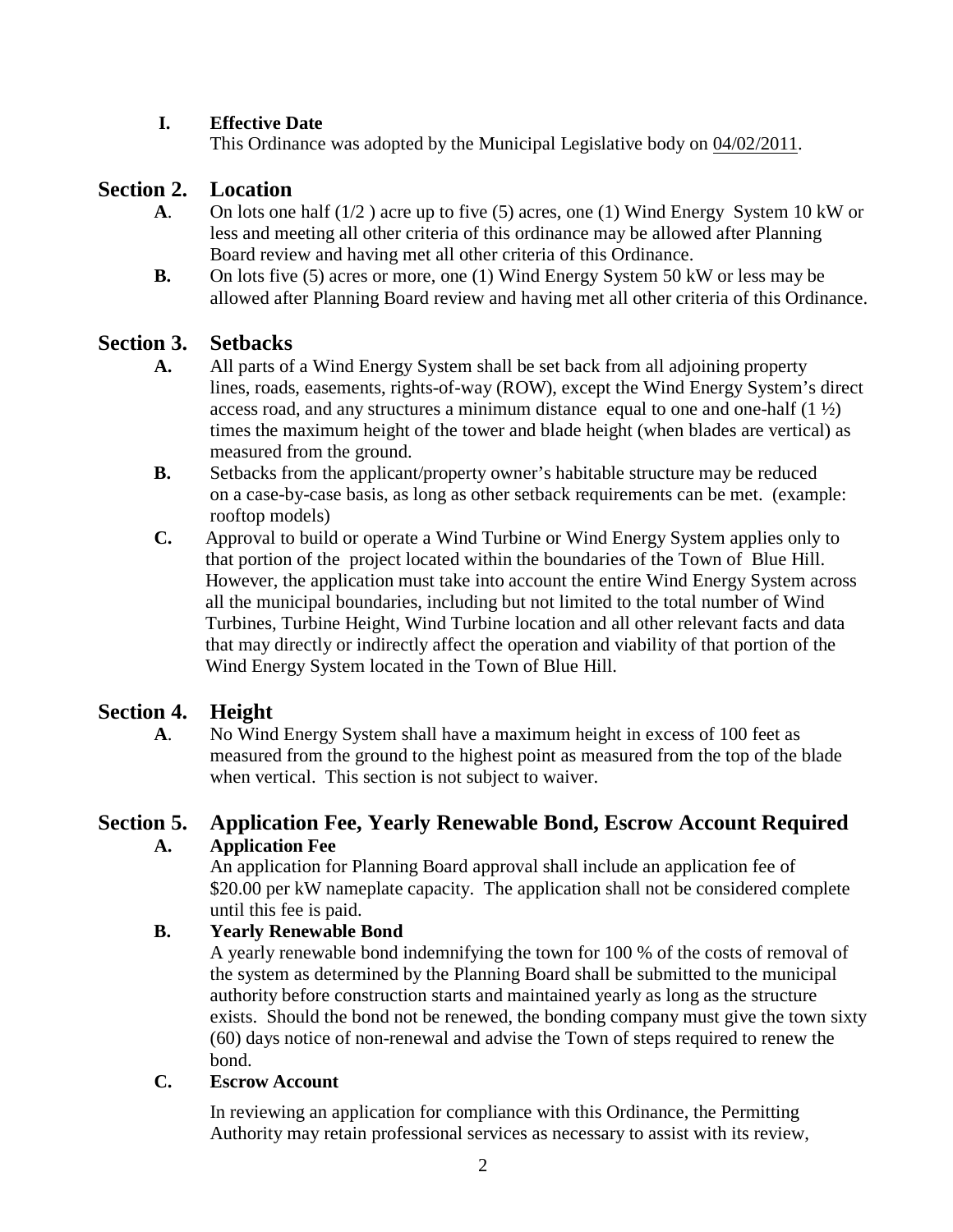including but not limited to those of an attorney, engineer, biologist, or land use planner. Within fourteen (14) days of filing an application the Applicant shall deposit in a joint escrow account with the Town such sums as the Town deems necessary as partial reimbursement for the appropriate Town expenses in hiring consultants and experts. The Town may require additional escrow funds as circumstances dictate. The balance of the escrow account shall be returned to the owner/operator after all Town expenses have been paid, and after a permit is granted or denied or the Applicant has withdrawn.

## **Section 6. Noise**

- **A.** Wind Energy System sounds shall not exceed 35dBA for any contiguous five (5) minute period as measured anywhere beyond the property boundaries of the Wind Energy System's owner/operator or on the adjoining properties including the adjoining property lines and habitable structures, except during short-term (12-hours or less ) weather events, even if mitigation waivers are in effect for these adjoining properties.
- **B**. There shall be no additional dBC (low level) Wind Energy System sounds emitted beyond the property boundaries of the Wind Energy System's owner/operator at any time as established by pre-construction ambient low-level sound measurements performed by a properly credentialed professional approved by the CEO/Planning Board and paid for by the applicant.
- **C.** Upon complaint of any neighboring resident affected by the Wind Energy System sounds, ambient and maximum permitted sound measurements shall be performed by an agent designated by the CEO/Planning Board. The agent's report shall be submitted to the Planning Board for review. The fee for this service shall be paid by the complainant unless the maximum permitted decibel level has been exceeded, in which case, the Town shall pay the fee. The current owner of the system shall correct the violation and reimburse the Town for the fee for the noise level measurements within thirty (30) days of notice by the Code Enforcement Officer.
- **D.** If the maximum decibel reading anywhere on the complainant's property is exceeded, the installation shall be considered a nuisance and must be corrected within ninety (90) days from notification of the violation and, if the violation cannot be corrected, the Wind Energy System shall be removed or re-located.
- **E.** No part of the above Section 6 is subject to waiver.

# **Section 7. Scenic/Visual Impact**

- **A**. The Wind Energy System shall not have a negative visual impact on any habitable structures on abutting or adjacent properties. This also applies to all habitable structures located in the surrounding municipalities. (See Section 8(I.)
- **B.** There shall be no negative visual impact allowed in or on scenic or natural areas as identified in the Blue Hill Comprehensive Plan or any other town Ordinances.
- **C.** Shadow Flicker and Ice Throw shall be limited to the turbine owner's property at all times. Violations of this section shall be considered a nuisance.

## **Section 8. Submission Requirements**

For all Wind Energy Systems the following submissions shall be **r**equired unless waived: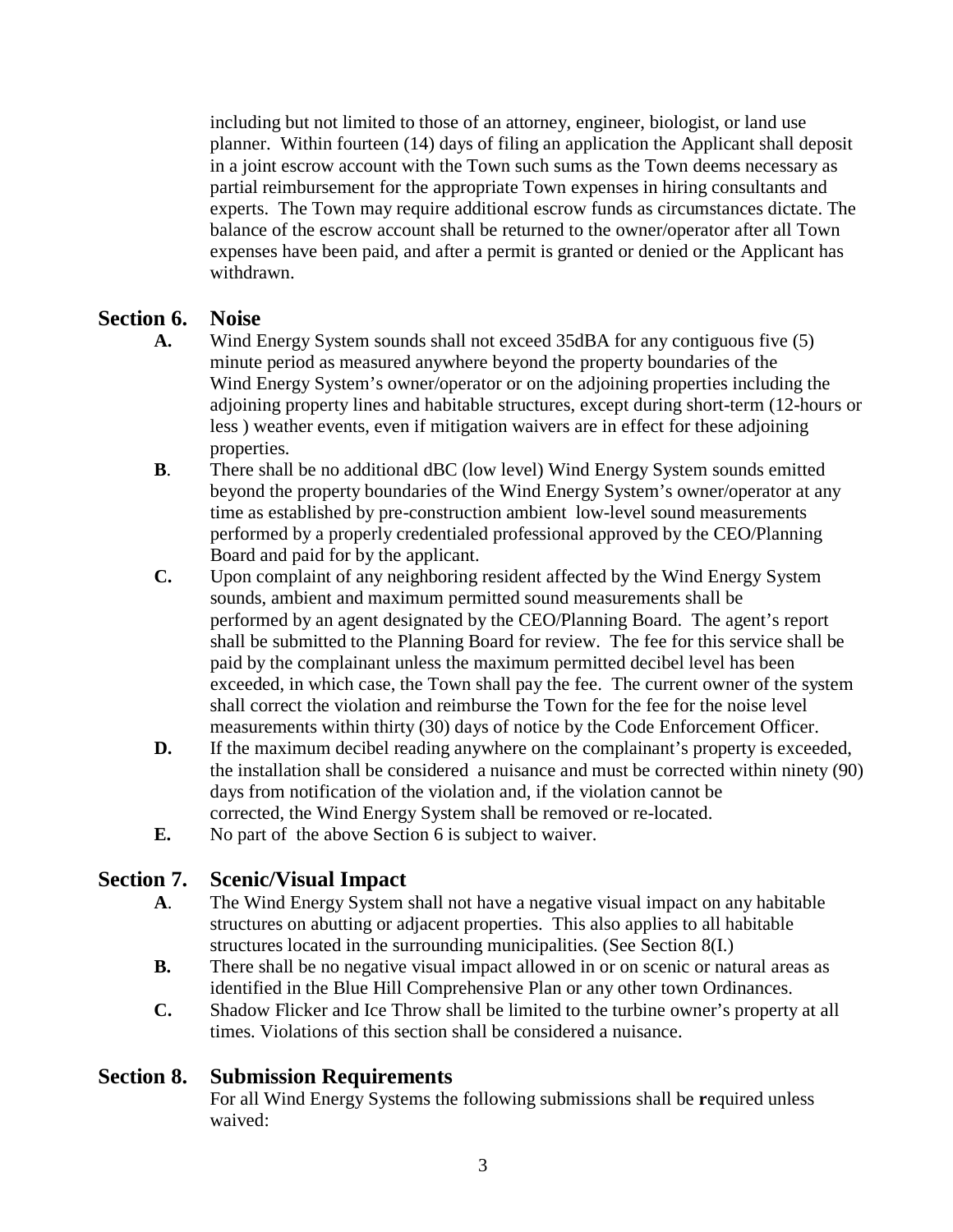### **A. Completed Application** (**provided by the Code Enforcement Officer).**

- **B. Site Location Map** A USGS quadrangle map, sized to 8 ½"x 11", of the property on which the Wind Energy System is proposed, with the General area cross-hatched or otherwise demarcated.
- **C. Tax Map** Town of Blue Hill Property Tax Map (8 ½" x 11") on which the Wind Energy System is proposed, with the property cross-hatched or otherwise demarcated. Copies of these maps are available at the Town Office.
- **D. Project Description** This includes specific information on the type, size, tower type and height, rotor material and diameter, rated Power output, performance, safety and noise, manufacturer, model and serial number of the Wind Energy System.
- **E. Site Plan** On the subject property show the planned location of the Wind Energy System as well as the location of and distance in feet to:
	- a) setback lines
	- b) adjacent property lines
	- c) all roads and driveways
	- d) easements
	- e) Right of Ways
	- f) habitable structures
	- g) utility lines
	- h) great ponds, streams and all wetlands
	- i) proposed access roads
	- j) significant wildlife habitat
	- k) erosion control BMP's as outlined in the Maine Erosion and Sediment Control Law (Title 38 M.R.S.A. Section 420-C)
	- l) migratory flyways
	- m) all other structures

#### **F. Description of Normal and Emergency Shutdown Procedures and Braking System**

 a.) An automatic braking, governing or feathering system shall be required to prevent uncontrolled rotation.

### **G. Utility Contract**

a.) If connecting to the publicly regulated utility grid is proposed, a copy of the contract between applicant and utility verifying that the proposed connection is acceptable, and/or other evidence making clear that the utility is aware of the proposed connection and finds it acceptable.

### **H. Photographs**

a.) Aerial photographs of the proposed site.

### **I. Scenic Information**

The Planning Board may require scenic information for a Wind Energy System consisting of one or more of the following: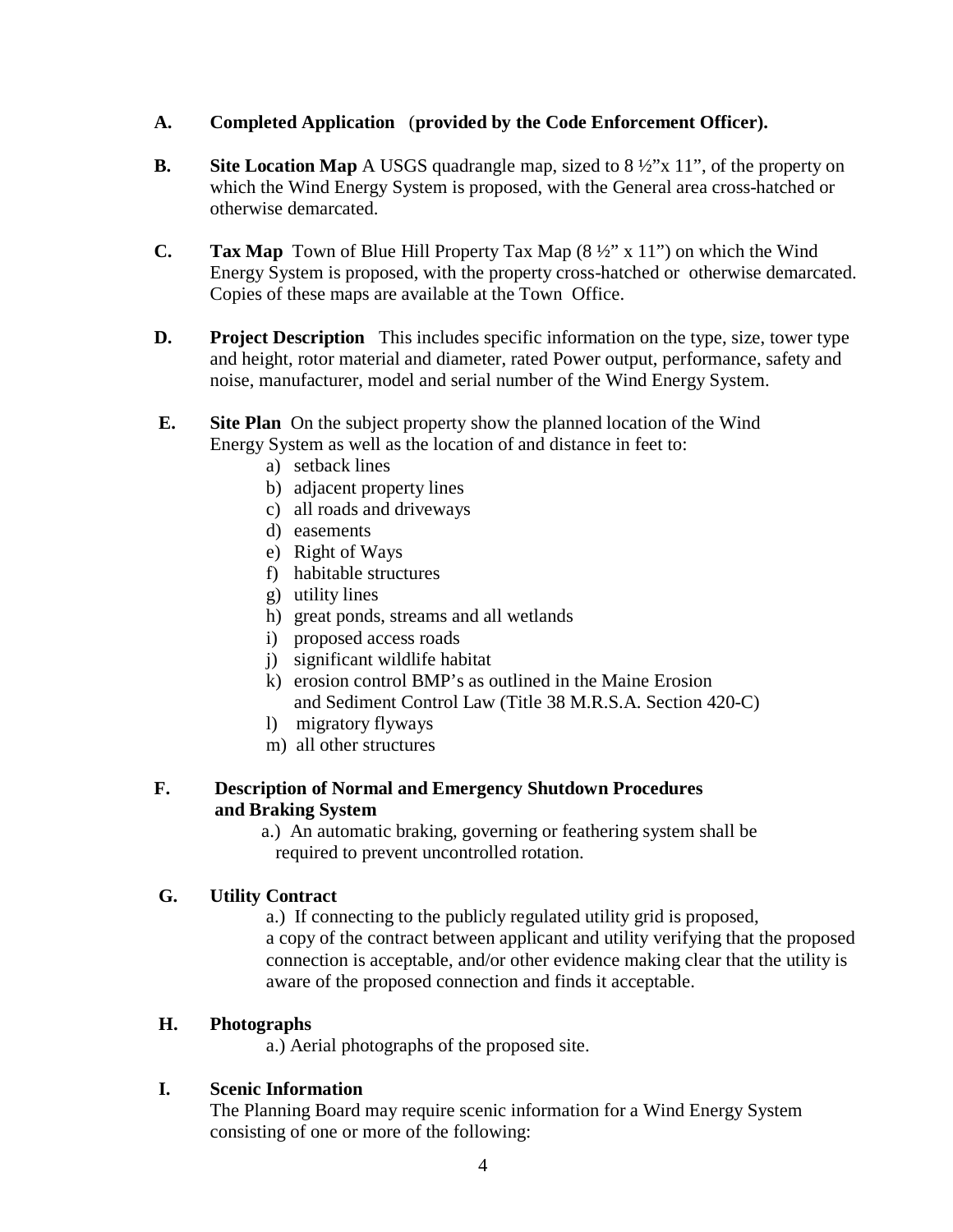- a.) A visual analysis composed of elevation drawings of the proposed Wind Energy System and any other proposed structures, showing height above ground level. The analysis shall also indicate the color treatment of the system's components and any visual screening incorporated into the site that is intended to lessen the system's visual prominence.
- b.) A landscaping plan indicating the proposed placement of the facility on the site; location of existing trees and other significant site features; and the method of fencing, if any.
- c.) A narrative discussing the extent to which the Wind Energy System would be visible from a designated scenic resource, the tree line elevation of vegetation within two thousand (2000) feet and the distance to the proposed facility from the designated scenic resource's noted viewpoints as identified in the Blue Hill Comprehensive Plan or other Ordinances.
- d.) A graphic mock-up of the proposed system from the 4 directions, North, South, East, West.

#### **J. Design Standards**

- a.) None of the individual components of a Wind Energy System used to generate electricity including blades and all necessary parts shall have a diameter of more than 50 feet.
- b.) No wind turbine blades of a Wind Energy System shall be lower than twenty-five (25) feet from the ground as measured at the lowest arc of the blades.
- c.) A Wind Energy System shall be equipped with both manual and automatic over-speed controls.
- d.) The Wind Energy System shall be operated and located such that no disruptive electromagnetic interference with signal transmission or reception is caused beyond the site. If it is demonstrated that the system is causing disruptive interference beyond the site, the system operator shall promptly eliminate the disruptive interference or cease operation of the system.
- e.) The Wind Energy System shall be designed and installed such that unauthorized public access via step bolts or a ladder is prevented for a minimum of fifteen (15) feet above the ground.
- f.) The Wind Energy System shall incorporate a non-visually reflective surface to minimize any visual disruptions subject to Planning Board Approval.
- g.) All on-site electrical wires associated with the Wind Energy System shall be installed underground except for 'tie-ins' to any public utility company transmission poles, towers and lines. This standard may be modified by the permitting authority if the project terrain is determined to be unsuitable for underground installation.
- h.) The Wind Energy System shall not be lighted unless required by the FAA.
- i.) The Wind energy System shall not display any permanent or temporary signs, writing, symbols, logos or any graphic representation of any kind except appropriate manufacturer's or installer's identification and warning signs.
- j.) The documentation of the pre-construction ambient low-level sound (dbC) measurements at the Wind Energy System owner's property boundaries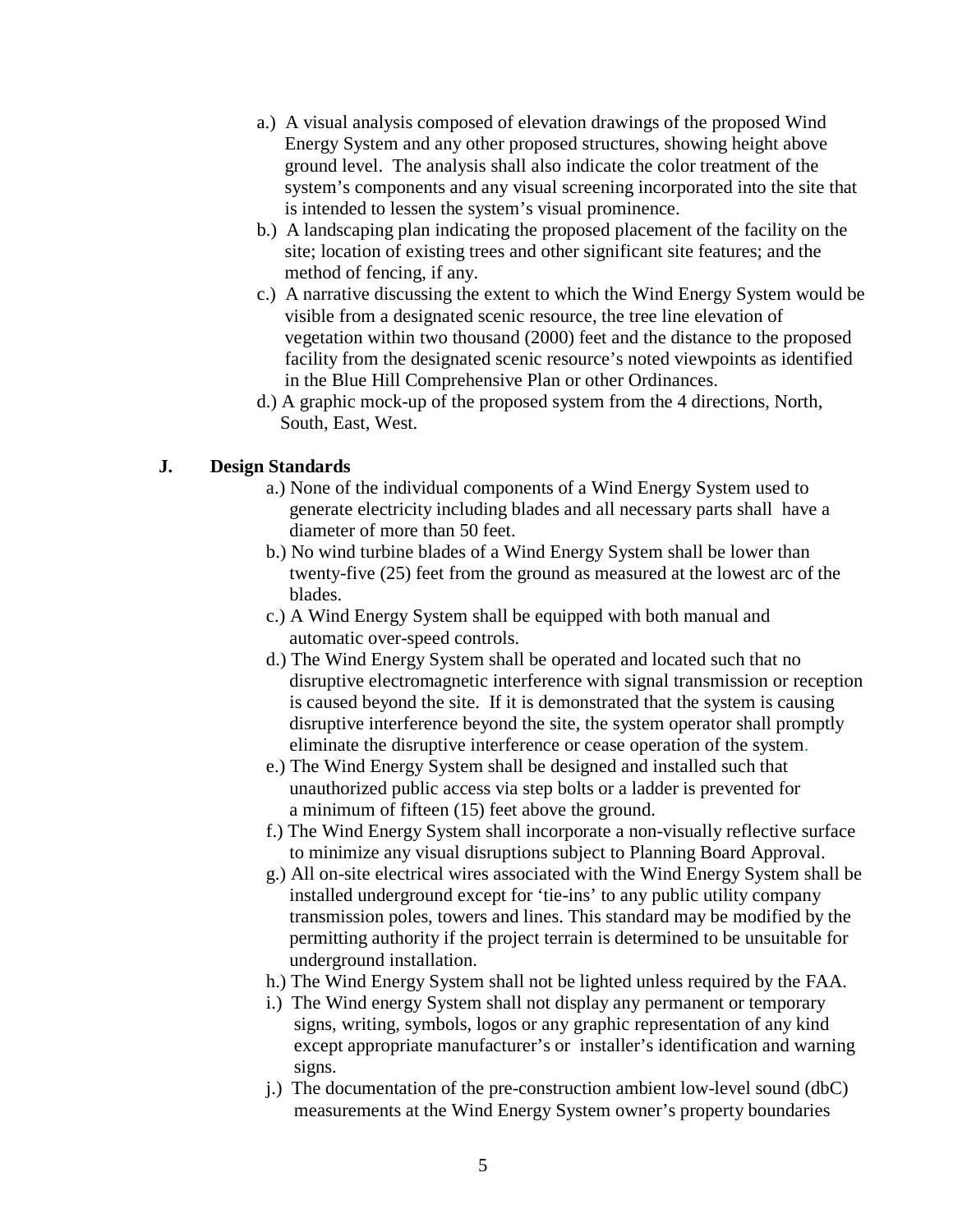performed by a properly credentialed professional approved by the CEO/Planning Board and paid for by the applicant must be presented. This item may not be waived.

k.) **Community Wind:** The Town of Blue Hill shall have majority ownership (at least 51%) and control of any community wind project and all (100%) of the direct financial benefits shall accrue to benefit all of the residents of the municipality. All payments shall be directed to the Town of Blue Hill and will be used for municipal expenses as directed by the Selectmen.

# **Section 9. Abandonment**

- **A.** A Wind Energy System which is not generating electricity for twelve (12) consecutive months shall be deemed abandoned and shall be dismantled and removed from the property by the owner within 120 days of receipt of notice from the town. Failure to remove the system within 120 days of receipt of notice from the town will result in immediate forfeiture of the entire bond posted by said owner. If the owner fails to remove the system within 120 days of receipt of notice, the town may remove the system. The costs thereof, including all site reclamation costs deemed necessary, shall be paid from the bond posted by the owner.
- **B.** A Wind Energy System owner may request in writing to the Code Enforcement Officer a one-time extension of up to one (1) year if the owner is actively pursuing the repair of the Wind Energy System for future use.

# **Section 10. Enforcement**

**A. Nuisances**. Any violation of this Ordinance shall be deemed to be a nuisance.

## **B. Code Enforcement Officer:**

- a.) It shall be the duty of the Code Enforcement Officer to enforce the provisions of this Ordinance. If the Code Enforcement Officer shall find that any provision of this Ordinance is being violated, he or she shall notify in writing the person responsible for such violation, indicating the nature of the violation and ordering the action necessary to correct it, including discontinuance of illegal use of land, buildings or structures, or work being done, removal of illegal buildings or structures, and abatement of nuisance conditions. A copy of such notices shall be submitted to the municipal officers and be maintained as a permanent record.
- b.) The Code Enforcement Officer shall conduct on-site Inspections to ensure compliance with all applicable laws and Conditions attached to permit approvals. The Code Enforcement officer shall also investigate all complaints of alleged violations of this Ordinance.
- c.) The Code Enforcement Officer shall keep a complete record of all essential transactions of the office, including applications submitted, permits granted or denied, variances granted or denied, revocation actions, revocation of permits, appeals, court actions, violations investigated, violations found, and fees collected. On a biennial basis, a summary of this record shall be submitted to the Director of the Bureau of Land and Water Quality with the Department of Environmental Protection.

### **C. Legal Actions**

When the above action does not result in the correction or abatement of the violation or nuisance condition, the Municipal Officers, upon notice from the